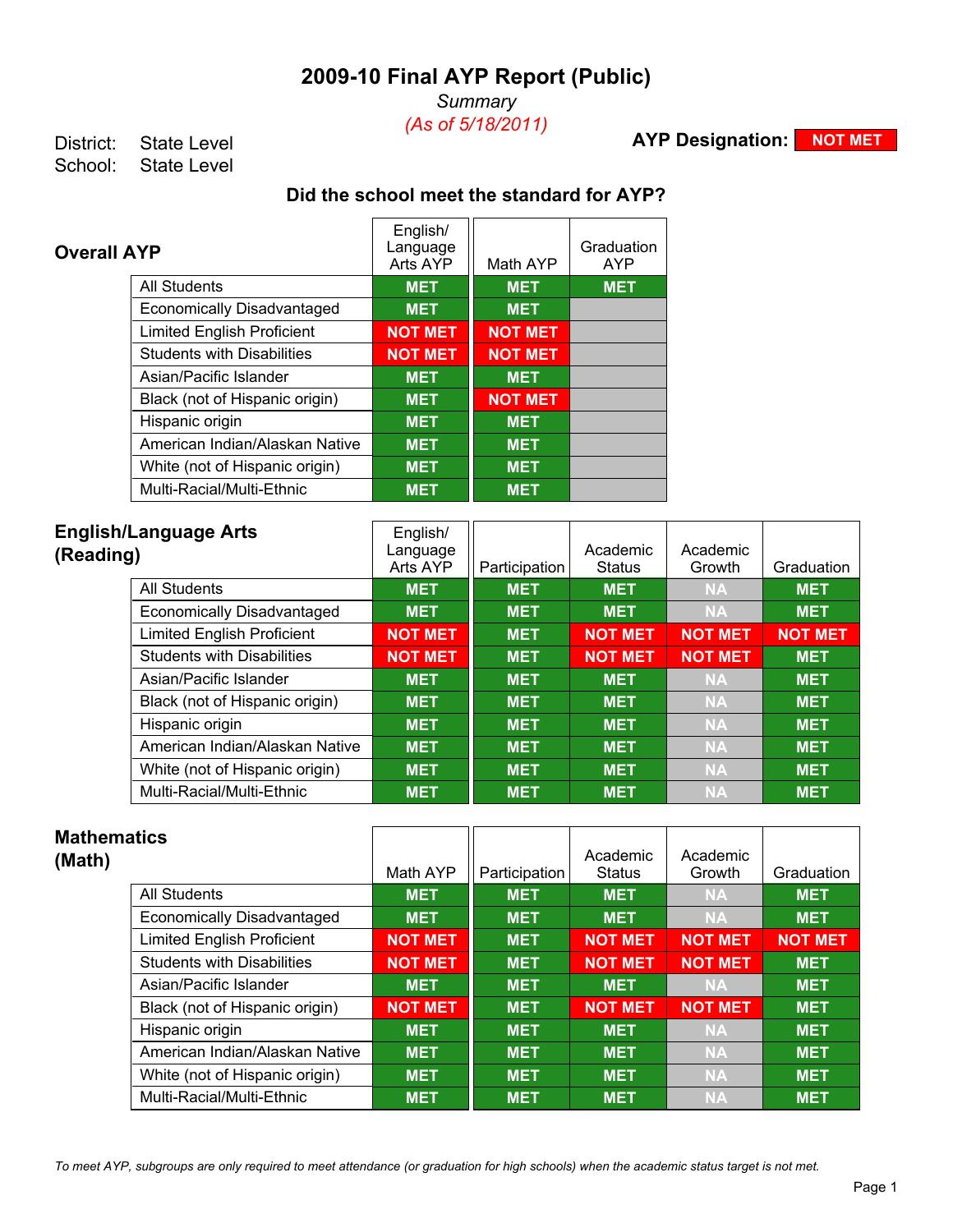*Reading Knowledge and Skills Details*

## District: State Level School: State Level

## **Participation Target: 95%**

| <b>Participation</b>              |               |        | Participation | Non-participation |         | Participation | Participation |  |
|-----------------------------------|---------------|--------|---------------|-------------------|---------|---------------|---------------|--|
|                                   | Participation | 08-09  | $09-10$       | 08-09             | $09-10$ | Denominator   | Rate          |  |
| <b>All Students</b>               | <b>MET</b>    | 298297 | 297836        | 1945              | 2003    | 600081        | 99            |  |
| <b>Economically Disadvantaged</b> | <b>MET</b>    | 144493 | 154467        | 860               | 890     | 300710        | 99            |  |
| <b>Limited English Proficient</b> | <b>MET</b>    | 38438  | 38138         | 215               | 195     | 76986         | 99            |  |
| <b>Students with Disabilities</b> | <b>MET</b>    | 44963  | 46353         | 694               | 793     | 92803         | 98            |  |
| Asian/Pacific Islander            | <b>MET</b>    | 14525  | 13617         | 63                | 61      | 28266         | 100           |  |
| Black (not of Hispanic origin)    | <b>MET</b>    | 8707   | 8118          | 91                | 102     | 17018         | 99            |  |
| Hispanic origin                   | <b>MET</b>    | 51588  | 58446         | 387               | 372     | 110793        | 99            |  |
| American Indian/Alaskan Native    | <b>MET</b>    | 5958   | 5716          | 74                | 69      | 11817         | 99            |  |
| White (not of Hispanic origin)    | <b>MET</b>    | 203745 | 200285        | 1258              | 1320    | 406608        | 99            |  |
| Multi-Racial/Multi-Ethnic         | <b>MET</b>    | 9125   | 8644          | 4                 | 42      | 17815         | 100           |  |

*The participation target may be met using either a two-year or the current year participation rate.*

#### **ELA Target: 60%**

|                                   |                           |         | 2008-2009 |         | 2009-2010 |                                         |                        |                    |                           |
|-----------------------------------|---------------------------|---------|-----------|---------|-----------|-----------------------------------------|------------------------|--------------------|---------------------------|
| <b>Academic Status</b>            | Academic<br><b>Status</b> | # Tests | # Met     | # Tests | # Met     | Year(s) of<br>data for<br>lbest statusl | % Met<br><b>Status</b> | Margin<br>of Error | Adjusted<br><b>Status</b> |
| <b>All Students</b>               | <b>MET</b>                | 288689  | 223731    | 288083  | 226088    | 2009-2011                               | 77.99                  | 0.21               | 78.20                     |
| <b>Economically Disadvantaged</b> | <b>MET</b>                | 138371  | 93537     | 148505  | 103547    | 2009-2011                               | 68.70                  | 0.30               | 69.00                     |
| <b>Limited English Proficient</b> | <b>NOT MET</b>            | 36114   | 17801     | 36072   | 18212     | 2009-2011                               | 49.89                  | 0.60               | 50.49                     |
| <b>Students with Disabilities</b> | <b>NOT MET</b>            | 43417   | 20455     | 44714   | 21431     | 2009-2011                               | 47.53                  | 0.54               | 48.07                     |
| Asian/Pacific Islander            | <b>MET</b>                | 13885   | 11338     | 13032   | 10769     | 2009-2011                               | 82.13                  | 0.98               | 83.11                     |
| Black (not of Hispanic origin)    | <b>MET</b>                | 8246    | 5301      | 7654    | 4862      | 2009-2011                               | 63.92                  | 1.28               | 65.20                     |
| Hispanic origin                   | <b>MET</b>                | 49466   | 29239     | 56269   | 35313     | 2009-2011                               | 61.05                  | 0.50               | 61.55                     |
| American Indian/Alaskan Native    | <b>MET</b>                | 5696    | 3983      | 5452    | 3813      | 2009-2011                               | 69.93                  | 1.53               | 71.46                     |
| White (not of Hispanic origin)    | <b>MET</b>                | 198153  | 163189    | 194459  | 162072    | 2009-2011                               | 82.85                  | 0.26               | 83.10                     |
| Multi-Racial/Multi-Ethnic         | <b>MET</b>                | 8838    | 7054      | 8370    | 6963      | 2009-2011                               | 81.46                  | 1.23               | 82.69                     |

| <b>Academic Growth</b>            | Academic<br>Growth | 2008-2009<br>% Met | 2009-2010<br>% Met | Change in<br>% Met | Growth<br>Target |
|-----------------------------------|--------------------|--------------------|--------------------|--------------------|------------------|
| All Students                      | <b>NA</b>          | 77.50              | 78.48              | 0.98               | 2.25             |
| <b>Economically Disadvantaged</b> | <b>NA</b>          | 67.60              | 69.73              | 2.13               | 3.24             |
| <b>Limited English Proficient</b> | <b>NOT MET</b>     | 49.29              | 50.49              | 1.20               | 5.07             |
| <b>Students with Disabilities</b> | <b>NOT MET</b>     | 47.11              | 47.93              | 0.82               | 5.29             |
| Asian/Pacific Islander            | <b>NA</b>          | 81.66              | 82.64              | 0.98               | 1.83             |
| Black (not of Hispanic origin)    | <b>NA</b>          | 64.29              | 63.52              | $-0.76$            | 3.57             |
| Hispanic origin                   | <b>NA</b>          | 59.11              | 62.76              | 3.65               | 4.09             |
| American Indian/Alaskan Native    | <b>NA</b>          | 69.93              | 69.94              | 0.01               | 3.01             |
| White (not of Hispanic origin)    | <b>NA</b>          | 82.36              | 83.35              | 0.99               | 1.76             |
| Multi-Racial/Multi-Ethnic         | <b>NA</b>          | 79.81              | 83.19              | 3.38               | 2.02             |

*Academic growth is calculated using the percentage of students in 2008-09 and 2009-10 meeting achievement standards adopted 3/15/07.*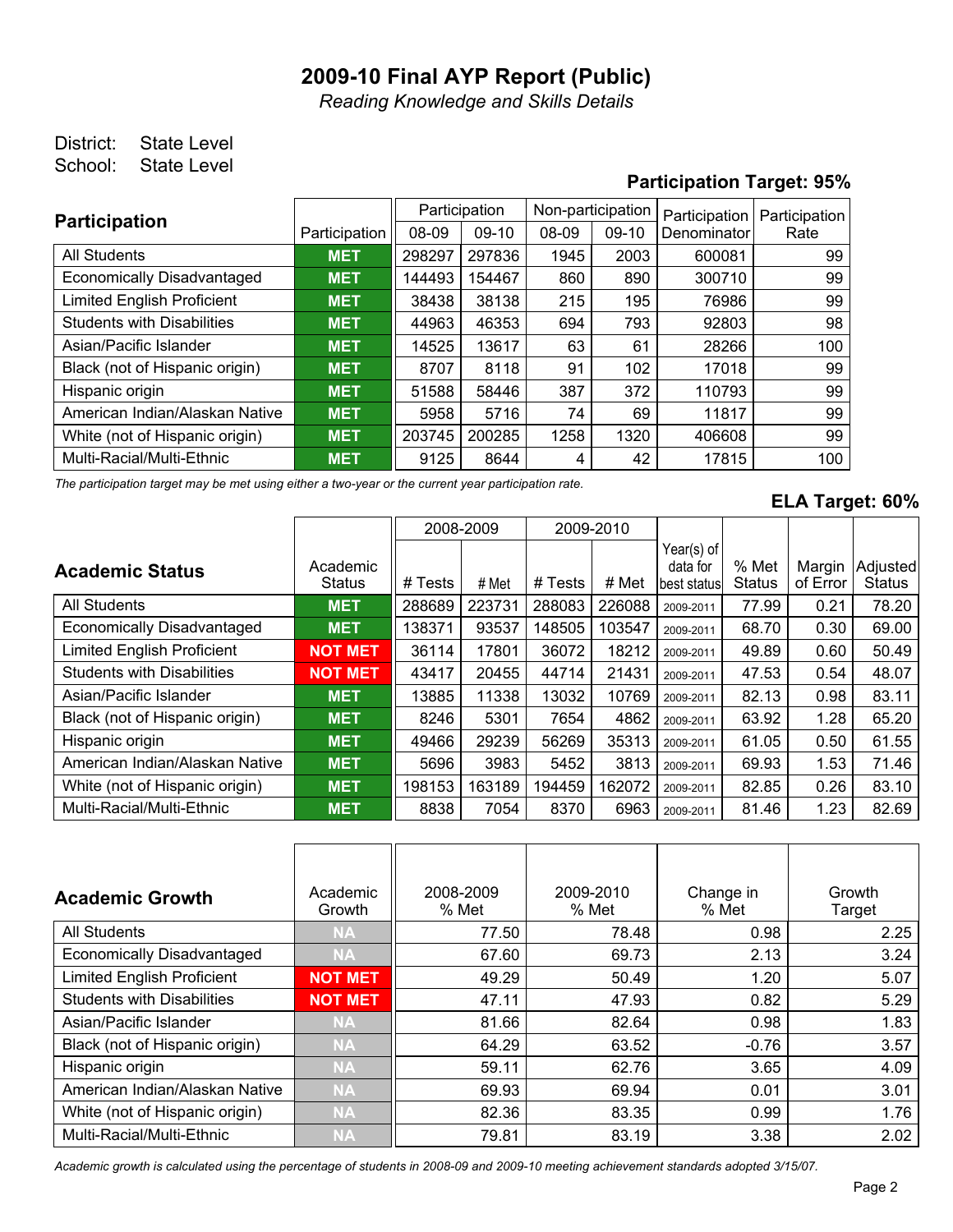*Mathematics Knowledge and Skills Details*

## District: State Level School: State Level

## **Participation Target: 95%**

| <b>Participation</b>              |               |        | Participation | Non-participation |         | Participation | Participation |  |
|-----------------------------------|---------------|--------|---------------|-------------------|---------|---------------|---------------|--|
|                                   | Participation | 08-09  | $09-10$       | 08-09             | $09-10$ | Denominator   | Rate          |  |
| <b>All Students</b>               | <b>MET</b>    | 298112 | 297630        | 2086              | 2191    | 600019        | 99            |  |
| <b>Economically Disadvantaged</b> | <b>MET</b>    | 144408 | 154364        | 929               | 980     | 300681        | 99            |  |
| <b>Limited English Proficient</b> | <b>MET</b>    | 38408  | 38113         | 236               | 227     | 76984         | 99            |  |
| <b>Students with Disabilities</b> | <b>MET</b>    | 44979  | 46339         | 687               | 799     | 92804         | 98            |  |
| Asian/Pacific Islander            | <b>MET</b>    | 14500  | 13605         | 85                | 87      | 28277         | 99            |  |
| Black (not of Hispanic origin)    | <b>MET</b>    | 8695   | 8119          | 98                | 110     | 17022         | 99            |  |
| Hispanic origin                   | <b>MET</b>    | 51563  | 58355         | 390               | 403     | 110711        | 99            |  |
| American Indian/Alaskan Native    | <b>MET</b>    | 5949   | 5684          | 81                | 85      | 11799         | 99            |  |
| White (not of Hispanic origin)    | <b>MET</b>    | 203629 | 200434        | 1368              | 1421    | 406852        | 99            |  |
| Multi-Racial/Multi-Ethnic         | <b>MET</b>    | 9165   | 8692          | 4                 | 45      | 17906         | 100           |  |

*The participation target may be met using either a two-year or the current year participation rate.*

#### **Math Target: 59%**

|                                   |                           |         | 2008-2009 |         | 2009-2010 |                                         |                        |                    |                           |
|-----------------------------------|---------------------------|---------|-----------|---------|-----------|-----------------------------------------|------------------------|--------------------|---------------------------|
| <b>Academic Status</b>            | Academic<br><b>Status</b> | # Tests | # Met     | # Tests | # Met     | Year(s) of<br>data for<br>lbest statusl | % Met<br><b>Status</b> | Margin<br>of Error | Adjusted<br><b>Status</b> |
| <b>All Students</b>               | <b>MET</b>                | 288550  | 212299    | 287980  | 217251    | 2009-2011                               | 74.51                  | 0.21               | 74.72                     |
| <b>Economically Disadvantaged</b> | <b>MET</b>                | 138309  | 87997     | 148447  | 99314     | 2009-2011                               | 65.32                  | 0.30               | 65.62                     |
| <b>Limited English Proficient</b> | <b>NOT MET</b>            | 36143   | 18716     | 36102   | 20192     | 2009-2011                               | 53.86                  | 0.60               | 54.46                     |
| <b>Students with Disabilities</b> | <b>NOT MET</b>            | 43442   | 19410     | 44721   | 20853     | 2009-2011                               | 45.67                  | 0.54               | 46.21                     |
| Asian/Pacific Islander            | <b>MET</b>                | 13887   | 11452     | 13035   | 11003     | 2009-2011                               | 83.41                  | 0.98               | 84.39                     |
| Black (not of Hispanic origin)    | <b>NOT MET</b>            | 8251    | 4624      | 7657    | 4364      | 2009-2011                               | 56.50                  | 1.28               | 57.78                     |
| Hispanic origin                   | <b>MET</b>                | 49452   | 28496     | 56191   | 35329     | 2009-2011                               | 60.42                  | 0.50               | 60.91                     |
| American Indian/Alaskan Native    | <b>MET</b>                | 5697    | 3571      | 5432    | 3453      | 2009-2011                               | 63.11                  | 1.53               | 64.64                     |
| White (not of Hispanic origin)    | <b>MET</b>                | 198028  | 154183    | 194643  | 154511    | 2009-2011                               | 78.61                  | 0.26               | 78.87                     |
| Multi-Racial/Multi-Ethnic         | <b>MET</b>                | 8864    | 6613      | 8411    | 6640      | 2009-2011                               | 76.72                  | 1.23               | 77.95                     |

| <b>Academic Growth</b>            | Academic<br>Growth | 2008-2009<br>% Met | 2009-2010<br>% Met | Change in<br>% Met | Growth<br>Target |
|-----------------------------------|--------------------|--------------------|--------------------|--------------------|------------------|
| <b>All Students</b>               | <b>NA</b>          | 73.57              | 75.44              | 1.87               | 2.64             |
| <b>Economically Disadvantaged</b> | <b>NA</b>          | 63.62              | 66.90              | 3.28               | 3.64             |
| <b>Limited English Proficient</b> | <b>NOT MET</b>     | 51.78              | 55.93              | 4.15               | 4.82             |
| <b>Students with Disabilities</b> | <b>NOT MET</b>     | 44.68              | 46.63              | 1.95               | 5.53             |
| Asian/Pacific Islander            | <b>NA</b>          | 82.47              | 84.41              | 1.95               | 1.75             |
| Black (not of Hispanic origin)    | <b>NOT MET</b>     | 56.04              | 56.99              | 0.95               | 4.40             |
| Hispanic origin                   | <b>NA</b>          | 57.62              | 62.87              | 5.25               | 4.24             |
| American Indian/Alaskan Native    | <b>NA</b>          | 62.68              | 63.57              | 0.89               | 3.73             |
| White (not of Hispanic origin)    | <b>NA</b>          | 77.86              | 79.38              | 1.52               | 2.21             |
| Multi-Racial/Multi-Ethnic         | <b>NA</b>          | 74.61              | 78.94              | 4.34               | 2.54             |

*Academic growth is calculated using the percentage of students in 2008-09 and 2009-10 meeting achievement standards adopted 3/15/07.*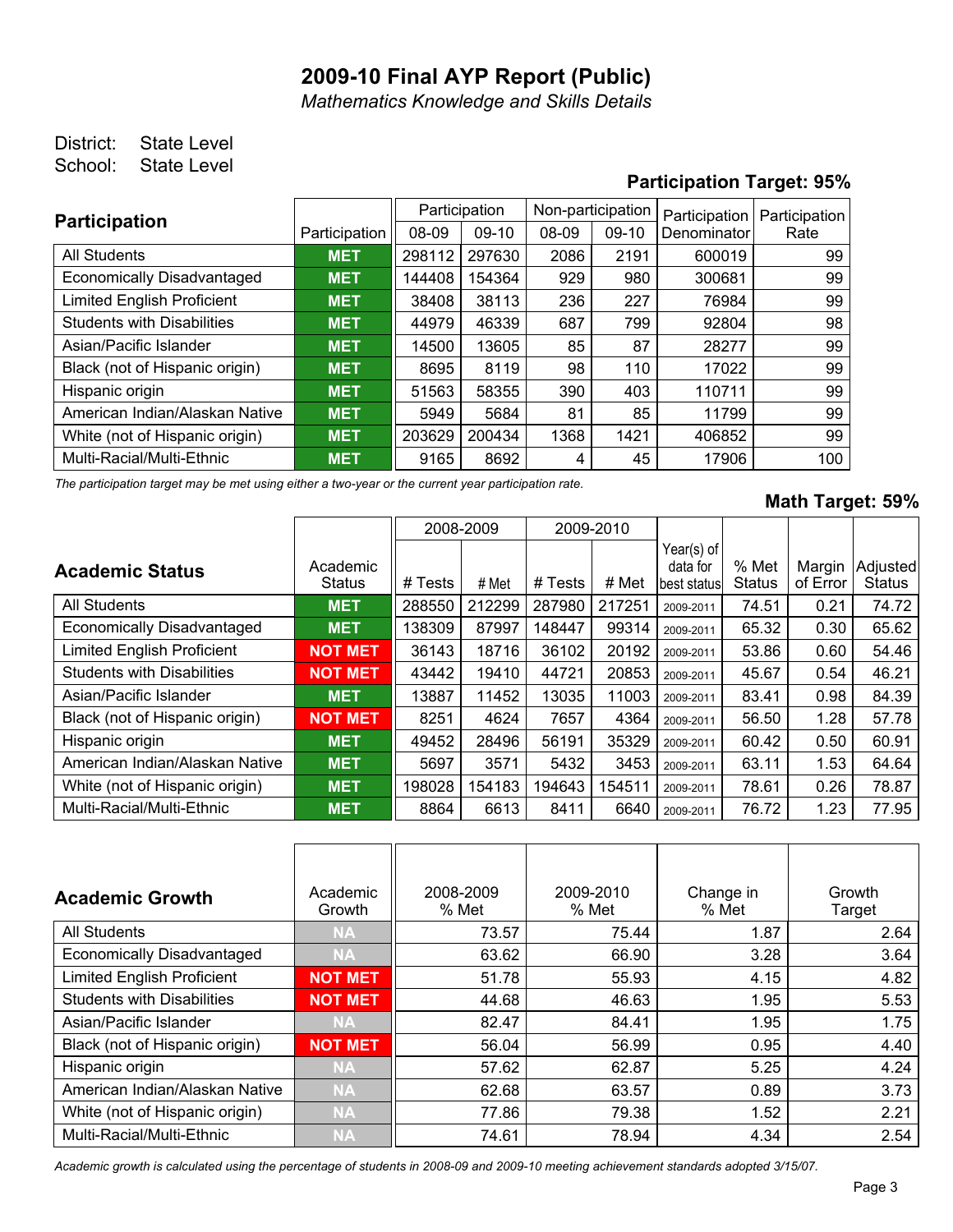*Graduation*

#### District: State Level School: State Level

| <b>Graduation Summary</b>         | Graduation<br>AYP | Class of 2009<br><b>Cohort Graduation</b> | <b>NCES</b><br>Graduation |
|-----------------------------------|-------------------|-------------------------------------------|---------------------------|
| <b>All Students</b>               | <b>MET</b>        | <b>MET</b>                                | <b>MET</b>                |
| <b>Economically Disadvantaged</b> | <b>MET</b>        | <b>NOT MET</b>                            | <b>MET</b>                |
| <b>Limited English Proficient</b> | <b>NOT MET</b>    | <b>NOT MET</b>                            | <b>NOT MET</b>            |
| <b>Students with Disabilities</b> | <b>MET</b>        | <b>NOT MET</b>                            | <b>MET</b>                |
| Asian/Pacific Islander            | <b>MET</b>        | <b>MET</b>                                | <b>MET</b>                |
| Black (not of Hispanic origin)    | <b>MET</b>        | <b>NOT MET</b>                            | <b>MET</b>                |
| Hispanic origin                   | <b>MET</b>        | <b>NOT MET</b>                            | <b>MET</b>                |
| American Indian/Alaskan Native    | <b>MET</b>        | <b>NOT MET</b>                            | <b>MET</b>                |
| White (not of Hispanic origin)    | <b>MET</b>        | <b>MET</b>                                | <b>MET</b>                |
| Multi-Racial/Multi-Ethnic         | <b>MET</b>        | <b>NOT MET</b>                            | <b>MET</b>                |

#### **Cohort Graduation Target: 65.0%**

| <b>Cohort Graduation Rate</b><br>Class of 2009 | Cohort         | Adjusted Cohort<br>(2005-06 to |                  | Other Completers | Non-Graduates<br>Non-completers | Cohort     |
|------------------------------------------------|----------------|--------------------------------|------------------|------------------|---------------------------------|------------|
|                                                | Graduation     | 2008-09)                       | Regular Diplomas | (such as GED)    | (such as dropouts)              | Graduation |
| <b>All Students</b>                            | <b>MET</b>     | 50700                          | 33557            | 6875             | 10268                           | 66.2       |
| <b>Economically Disadvantaged</b>              | <b>NOT MET</b> | 21887                          | 12745            | 3941             | 5201                            | 58.2       |
| <b>Limited English Proficient</b>              | <b>NOT MET</b> | 4482                           | 2304             | 740              | 1438                            | 51.4       |
| <b>Students with Disabilities</b>              | <b>NOT MET</b> | 6931                           | 2941             | 1907             | 2083                            | 42.4       |
| Asian/Pacific Islander                         | <b>MET</b>     | 2091                           | 1642             | 174              | 275                             | 78.5       |
| Black (not of Hispanic origin)                 | <b>NOT MET</b> | 1541                           | 735              | 328              | 478                             | 47.7       |
| Hispanic origin                                | <b>NOT MET</b> | 7355                           | 3865             | 1182             | 2308                            | 52.6       |
| American Indian/Alaskan Native                 | <b>NOT MET</b> | 1249                           | 646              | 214              | 389                             | 51.7       |
| White (not of Hispanic origin)                 | <b>MET</b>     | 36570                          | 25628            | 4588             | 6354                            | 70.1       |
| Multi-Racial/Multi-Ethnic                      | <b>NOT MET</b> | 854                            | 528              | 176              | 150                             | 61.8       |

*The cohort graduation rate is calculated as the number of regular diplomas received within 4 years divided by the number of students in the adjusted cohort. The adjusted cohort includes all first-time ninth graders in 2005-2006 plus students who transfer into the school minus students who transfer out. To be rated on graduation, a school must have grade 12 in 2008-2009 and at least 40 in its adjusted cohort.*

#### **NCES Graduation Target: 68.1%**

|                                   |                | 2007-2008 |       |      |       |         |       | 2008-2009 |       | <b>NCES</b>            |
|-----------------------------------|----------------|-----------|-------|------|-------|---------|-------|-----------|-------|------------------------|
| <b>NCES Graduation Rate</b>       | Graduation     | #Enroll   | #Grad | #DO  | %Grad | #Enroll | #Grad | #DO       | %Grad | Combined<br>Graduation |
| <b>All Students</b>               | <b>MET</b>     | 186284    | 34948 | 6678 | 84.0  | 184028  | 35138 | 6132      | 85.1  | 84.5                   |
| <b>Economically Disadvantaged</b> | <b>MET</b>     | 74164     | 11021 | 2509 | 81.5  | 77472   | 11751 | 2369      | 83.2  | 82.4                   |
| <b>Limited English Proficient</b> | <b>NOT MET</b> | 14882     | 1487  | 977  | 60.3  | 14092   | 1447  | 859       | 62.7  | 61.5                   |
| <b>Students with Disabilities</b> | <b>MET</b>     | 22957     | 2435  | 790  | 75.5  | 23388   | 2400  | 833       | 74.2  | 74.9                   |
| Asian/Pacific Islander            | <b>MET</b>     | 8400      | 1811  | 217  | 89.3  | 8469    | 1695  | 199       | 89.5  | 89.4                   |
| Black (not of Hispanic origin)    | <b>MET</b>     | 5713      | 830   | 381  | 68.5  | 5759    | 826   | 330       | 71.5  | 70.0                   |
| Hispanic origin                   | <b>MET</b>     | 25971     | 3849  | 1611 | 70.5  | 27093   | 4250  | 1348      | 75.9  | 73.3                   |
| American Indian/Alaskan Native    | <b>MET</b>     | 4217      | 725   | 235  | 75.5  | 3979    | 693   | 245       | 73.9  | 74.7                   |
| White (not of Hispanic origin)    | <b>MET</b>     | 135996    | 26845 | 3959 | 87.1  | 132287  | 26558 | 3759      | 87.6  | 87.4                   |
| Multi-Racial/Multi-Ethnic         | <b>MET</b>     | 2859      | 475   | 124  | 79.3  | 3626    | 562   | 101       | 84.8  | 82.4                   |

*The combined graduation is calculated as the weighted average of enrollment times the graduation rate for each year. The NCES graduation rate equals graduates divided by graduates plus dropouts. Enrollment includes all students in grades 9-12 enrolled on the first school day in October.*